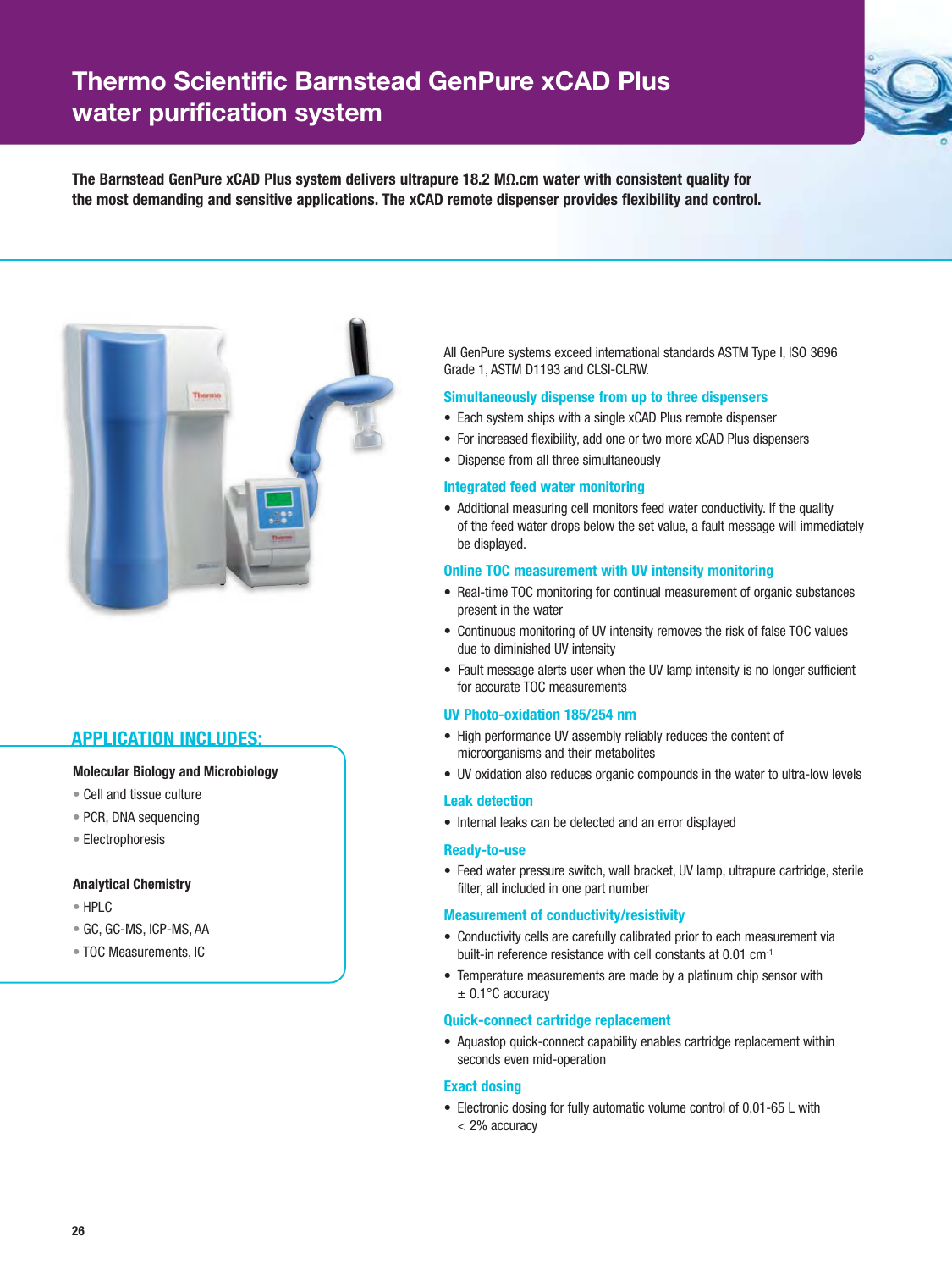# Ultrapure Water Purification Systems Ultrapure Water Purification Systems

# **full control** extreme flexibility

#### **GLP-compliant documentation**

- Real-time clock and code-protected operating system prevents unauthorized changes to system settings
- RS-232 interface with adjustable send-interval for safe data transfer of all measured data, faults, date and time to a PC computer or log printer
- Digital microprocessor control automatically monitors and stores faults from the last four weeks



• USP-compliant conductivity measurement with temperature compensation can be switched on or off

| <b>Quick Look Comparison</b>         |                                           |                                                                               |                                                                             |                                                                                 |                                                                                |                                                                                               |  |  |
|--------------------------------------|-------------------------------------------|-------------------------------------------------------------------------------|-----------------------------------------------------------------------------|---------------------------------------------------------------------------------|--------------------------------------------------------------------------------|-----------------------------------------------------------------------------------------------|--|--|
|                                      | <b>GenPure xCAD</b><br><b>Plus system</b> | <b>GenPure xCAD</b><br><b>Plus UV system</b>                                  | <b>GenPure xCAD</b><br><b>Plus UF system</b>                                | <b>GenPure xCAD Plus</b><br><b>UV/UF system</b>                                 | <b>GenPure xCAD Plus</b><br><b>UV - TOC system</b>                             | <b>GenPure xCAD Plus</b><br><b>UV/UF - TOC system</b>                                         |  |  |
| <b>Applications</b>                  | AA, IC, ICP,<br>standard buffer           | Inorganic and organic<br>trace analysis,<br>HPLC, ICP-MS, IC,<br>TOC analysis | Molecular biology,<br>microbiology,<br><b>IVF.</b> monoclonal<br>antibodies | Molecular biology,<br>PCR, DNA,<br>monoclonal antibodies,<br>cell culture media | Chemical analysis<br>(trace analysis,<br>HPLC, IC, ICP-MS,<br>TOC measurements | <b>Biosciences</b><br>(cell and tissue culture)<br>media, PCR, DNA,<br>monoclonal antibodies) |  |  |
| Resistance at 25°C,<br>$M\Omega$ .cm | 18.2                                      | 18.2                                                                          | 18.2                                                                        | 18.2                                                                            | 18.2                                                                           | 18.2                                                                                          |  |  |
| Conductivity, $\mu$ S/cm             | 0.055                                     | 0.055                                                                         | 0.055                                                                       | 0.055                                                                           | 0.055                                                                          | 0.055                                                                                         |  |  |
| TOC, ppb                             | $5 - 10$                                  | $1 - 5$                                                                       | $5 - 10$                                                                    | $1 - 5$                                                                         | $1 - 5$                                                                        | $1 - 5$                                                                                       |  |  |
| RNase, ng/ml                         | n/a                                       | n/a                                                                           | n/a                                                                         | < 0.003                                                                         | n/a                                                                            | < 0.003                                                                                       |  |  |
| DNase, pg/ul                         | n/a                                       | n/a                                                                           | n/a                                                                         | < 0.4                                                                           | n/a                                                                            | < 0.4                                                                                         |  |  |
| Bacteria, CFU/mL                     | <1                                        | <1                                                                            | <1                                                                          | <1                                                                              | $<$ 1                                                                          | <1                                                                                            |  |  |
| Particles, 0.22 um/mL                | <1                                        | <1                                                                            | <1                                                                          | <1                                                                              | <1                                                                             | <1                                                                                            |  |  |
| <b>Endotoxins, EU/mL</b>             | n/a                                       | n/a                                                                           | < 0.001                                                                     | < 0.001                                                                         | n/a                                                                            | < 0.001                                                                                       |  |  |
| <b>TOC monitor</b>                   | n/a                                       | n/a                                                                           | n/a                                                                         | n/a                                                                             | standard                                                                       | standard                                                                                      |  |  |
| Flow rate, L/min                     | up to $2$                                 | up to 2                                                                       | up to $2$                                                                   | up to $2$                                                                       | up to $2$                                                                      | up to $2$                                                                                     |  |  |

#### **Visible ultrapure water quality**

Important measured values of conductivity/resistivity and TOC are easy to see during dispensing.





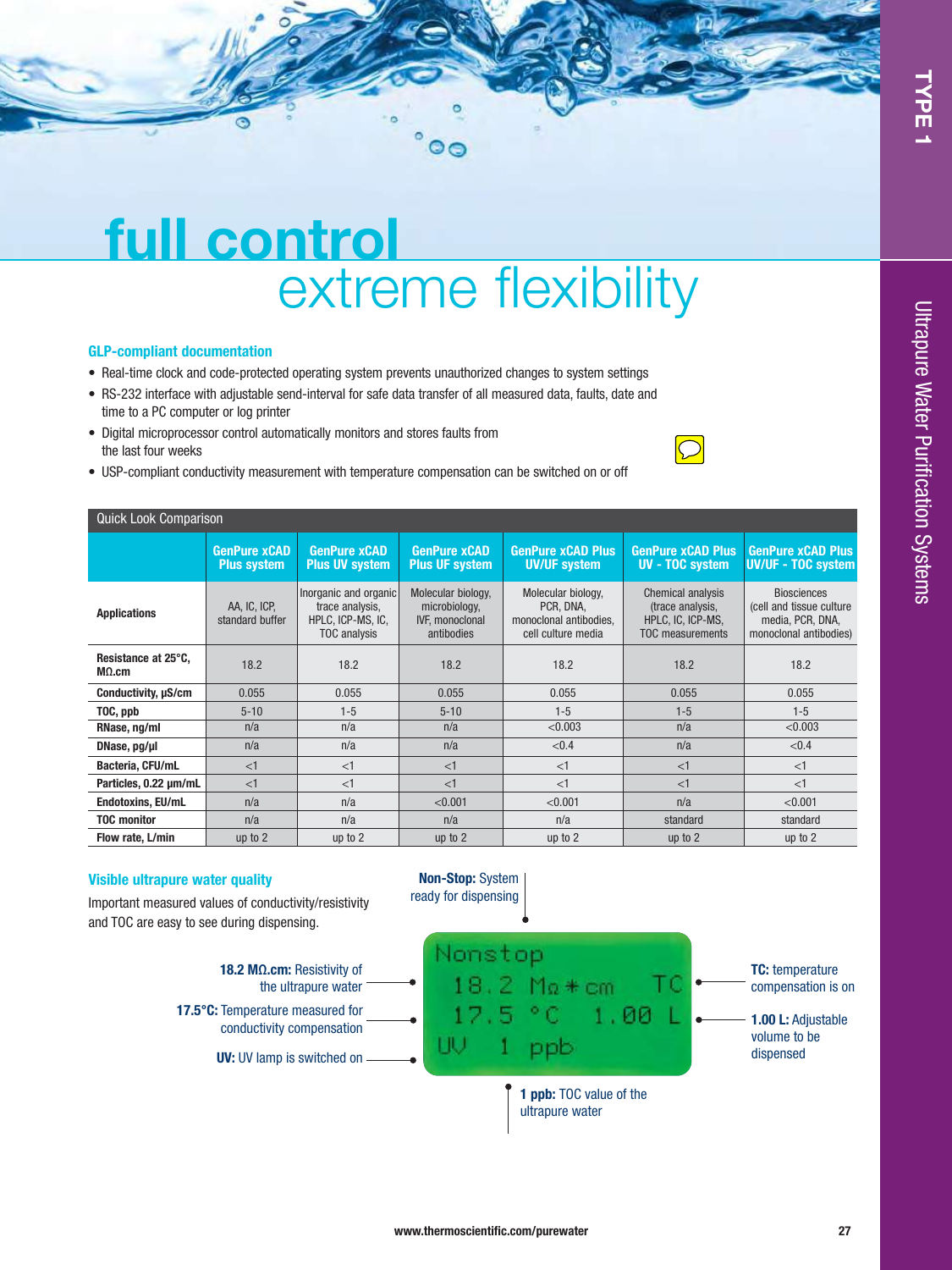## **Thermo Scientific Barnstead GenPure xCAD Plus water purification system (continued)**



For increased flexibility, add up to two more xCAD Plus remote dispensers.

### **Thermo Scientific xCAD Plus remote dispenser – full system control in a compact design**

- xCAD is short for "Extended Control and Dispenser." The system provides more flexibility for ultrapure water dispensing with an action radius of 32 inches (80 cm)
- Ergonomic dispensing arm provides precise volume dosing at the press of a button
- Turned, height adjusted or extended towards your vessel, you'll appreciate the flexibility of this dispenser
- One-of-a-kind design provides access to all system controls at your fingertips
- Specify bench-top or wall-mount xCAD Plus dispenser for the installation option of your choice. The small footprint of the bench-top xCAD Plus allows for more bench space while the wall-mount version completely frees up horizontal workspace.
- Adjustable controller makes handling more practical and provides a clear view of critical settings
- In addition to flexible xCAD Plus installation options, GenPure systems can also be installed under the bench or wall-mounted with included mounting brackets up to 2.5 m (8 ft) away from main system.